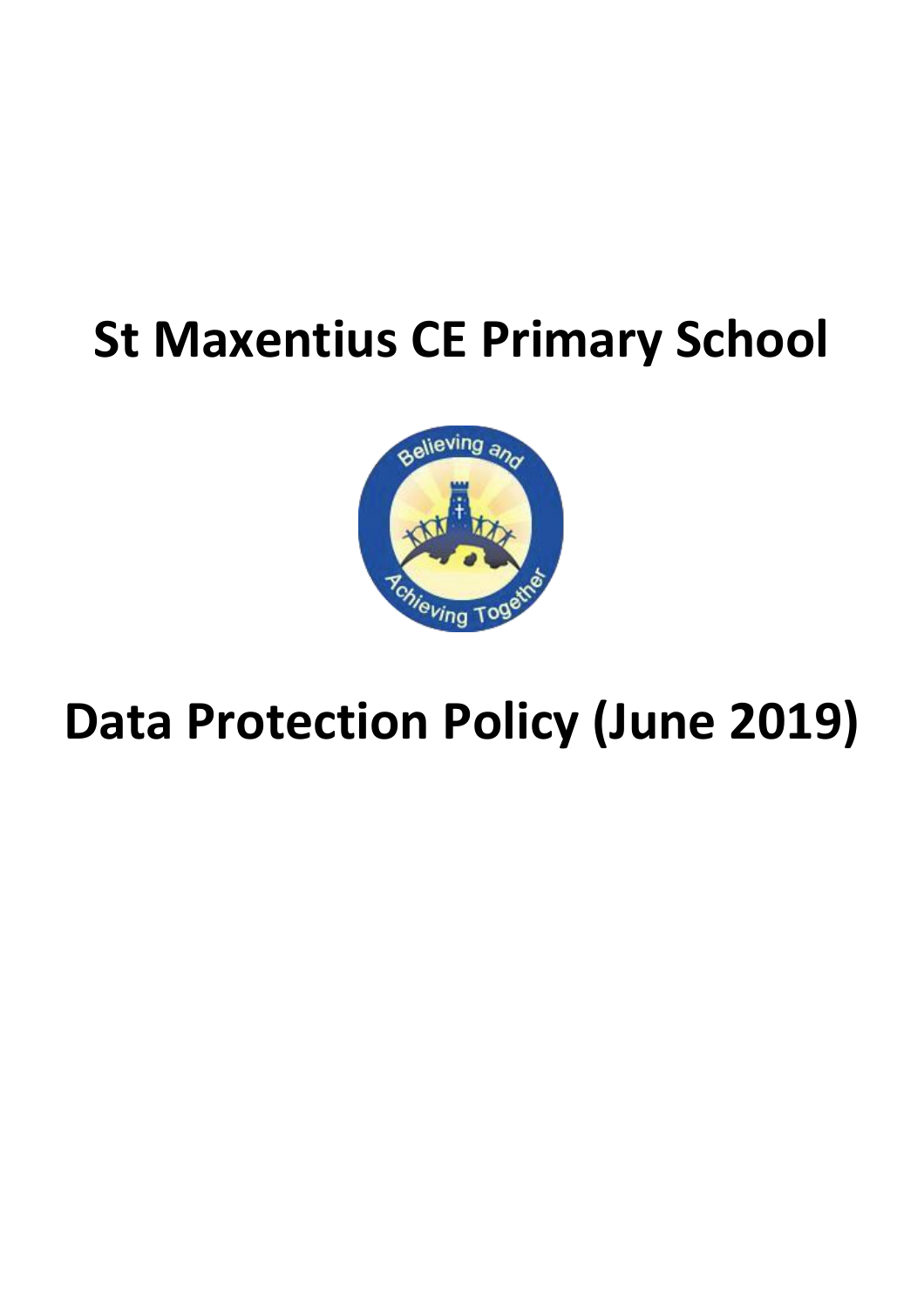## **Contents**

| <b>Section Title</b>                              | Page No. |
|---------------------------------------------------|----------|
| Part 1 - Introduction & Key Definitions           |          |
| Introduction                                      | 3        |
|                                                   |          |
| <b>Key Definitions</b>                            | 3        |
| Part 2 - Organisational Arrangements              |          |
| <b>Overall Responsibility</b>                     | 5        |
| Roles & Responsibilities                          | 5        |
| Part 3 - Detailed Arrangements & Procedures       |          |
| Data Management                                   |          |
| Data Registration<br>$\bullet$                    |          |
| <b>Data Protection Officer</b><br>$\bullet$       | 7        |
| <b>Data Protection Awareness</b><br>$\bullet$     |          |
| Data Mapping<br>$\bullet$                         |          |
| Third Party Suppliers Acting as Data Processors   | 8        |
| Consent                                           |          |
| <b>Privacy Notices</b><br>$\bullet$               |          |
| The Use of Pupil Images<br>$\bullet$              | 9        |
| <b>Accurate Data</b>                              |          |
| <b>Withdrawal of Consent</b>                      |          |
| <b>Associated Data Protection Policies</b>        |          |
| <b>CCTV</b><br>$\bullet$                          |          |
| Complaints                                        |          |
| Data Breaches                                     | 10       |
| Records Management & Retention                    |          |
| <b>Subject Access Requests</b>                    |          |
| Third Party Requests for Information<br>$\bullet$ |          |
| <b>Use of Personal Devices</b>                    |          |
| Data Breaches                                     | 11       |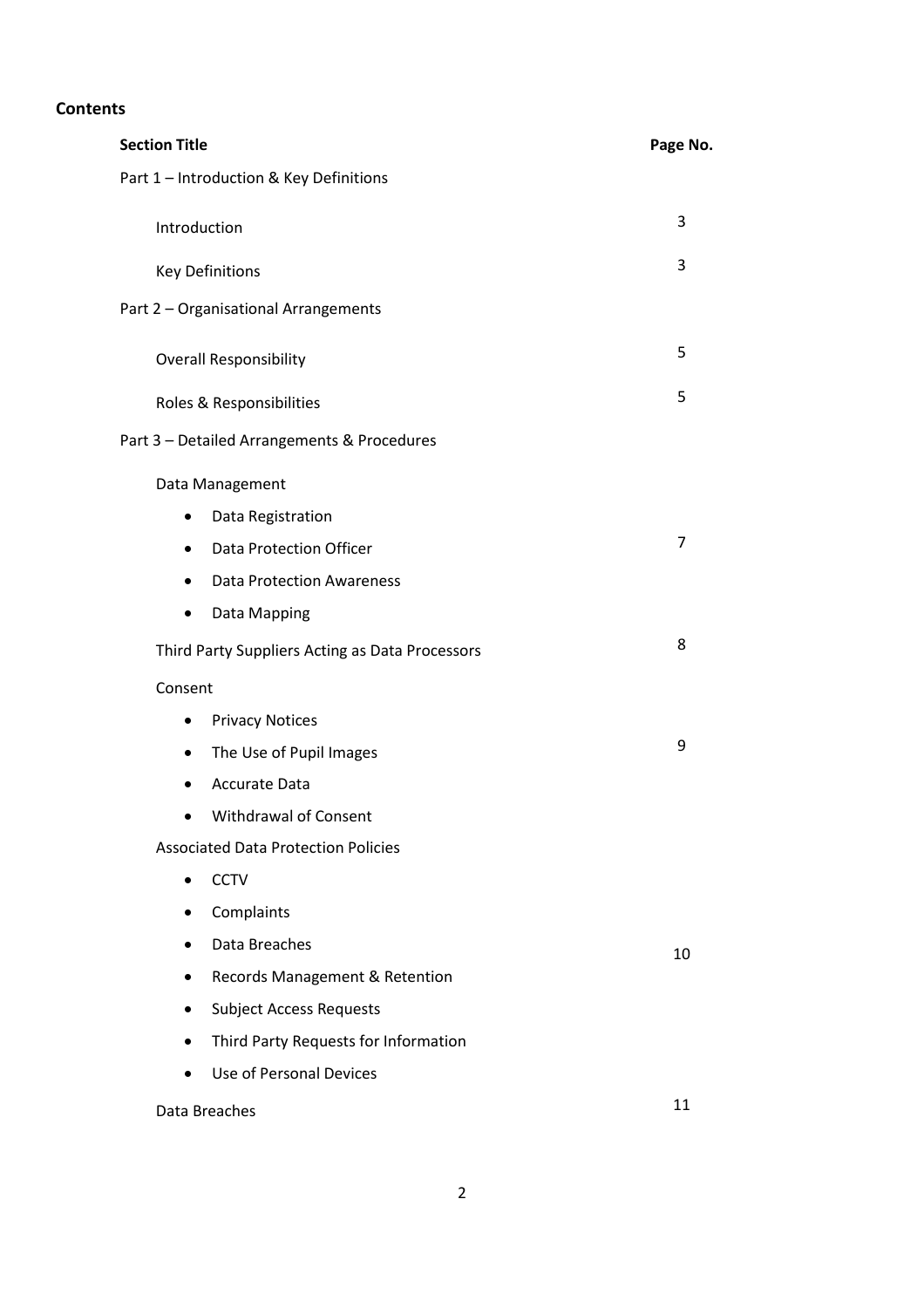## **Part 1 Introduction and Key Definitions**

#### **1.1 Introduction**

St Maxentius Church of England Primary School needs to gather and use certain information about individuals.

These individuals can include pupils, parents/carers, employees, suppliers, business contacts and other people the school has a relationship with or may need to contact.

This policy describes how this personal data must be collected, handled and stored to meet St Maxentius Church of England Primary School data protection standards — and to comply with the law.

This data protection policy ensures St Maxentius Church of England Primary School:

- complies with data protection law and follows good practice
- protects the rights of pupils, staff, parents/carers and other stakeholders
- is open about how it stores and processes individuals' data
- protects itself from the risks of a data breach

This Data Protection policy is based on the six principles of the Data Protection Act (DPA) that personal data shall be:

- 1. processed lawfully, fairly and in a transparent manner
- 2. collected for specified, explicit and legitimate purposes
- 3. adequate, relevant and limited to what is necessary in relation to the purposes for which it is processed
- 4. accurate and kept up to date
- 5. kept in a form which permits identification of data subjects for no longer than is necessary
- 6. processed in a manner that ensures appropriate security of the personal data, including protection against unauthorised or unlawful processing and against accidental loss or damage

#### **1.2 Key Definitions**

#### **Data**

The DPA describes how organisations, including St Maxentius Church of England Primary School must collect, handle and store personal information ('data').

Data is any information that the school collects and stores about individuals or organisations. Some data is more sensitive than others and particular care will be given to processing and managing this. Sensitive or special category data includes:

- racial or ethnic origin;
- political opinions;
- religious or philosophical beliefs;
- trade union membership;
- data concerning health or sex life and sexual orientation;
- genetic data; and
- biometric data.

Data can be stored electronically, on paper or on other materials.

To comply with the law, personal information must be collected and used fairly, stored safely and not disclosed unlawfully.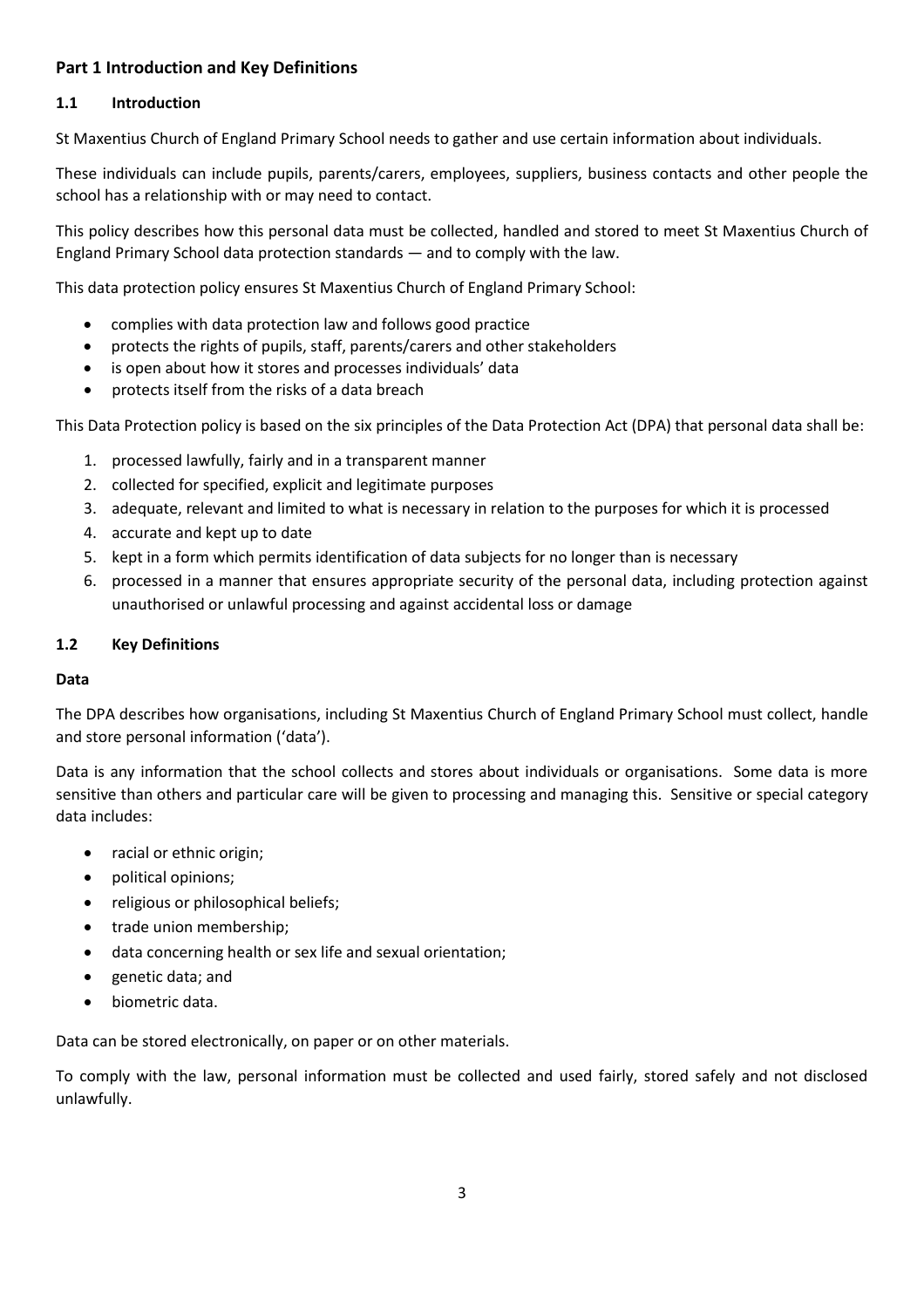#### **Data Subject**

A 'Data Subject' is someone whose details the school keeps on file. The data subject has the following rights under data protection legislation:

- to be informed
- to have access to data stored about them (or their children)
- to rectification if there is an error on the data stored
- to erasure if there is no longer a need for the school to keep their data
- to restrict processing (e.g. limit what their data is used for)
- to object to data being shared or collected

Although data protection legislation affords these rights to individuals, in some cases the obligations schools have to share data with the DfE etc override these rights (this is documented later in the policy under 'Privacy Notices').

#### **Data Controller**

The 'Data Controller' has overall responsibility for the personal data collected and processed and has a responsibility for ensuring compliance with the relevant legislation. They are able to delegate this to 'Data Processors' to act on their behalf.

St Maxentius Church of England Primary School is the 'Data Controller'.

#### **Data Processor**

A 'Data Processor' uses, collects, accesses or amends the data that the controller is authorised to collect or has already collected. It can be a member of staff, third party company or another organisation such as the police or Local Authority (LA).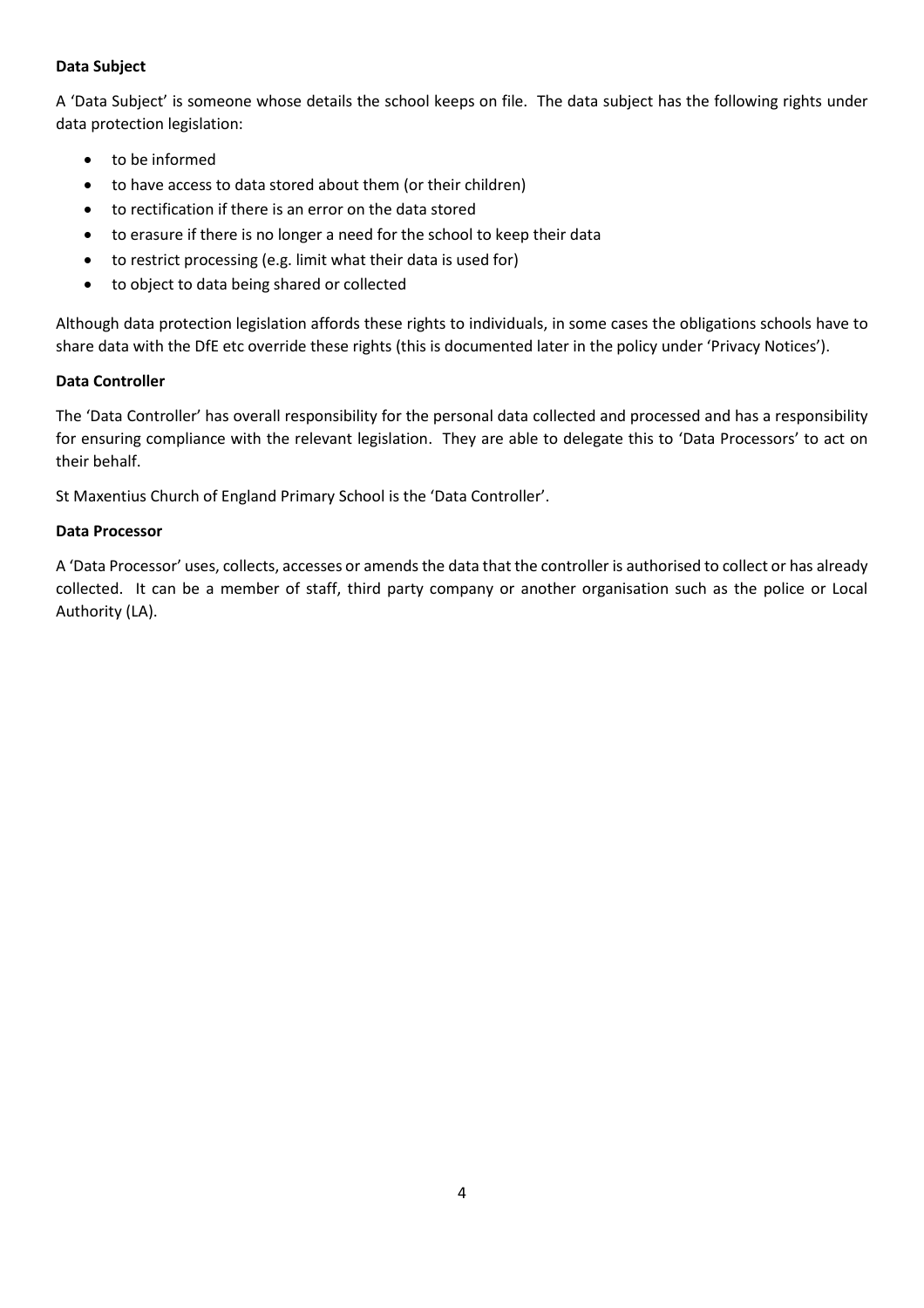## **Part 2 Organisational Arrangements**

## **2.1 Overall Responsibility**

St Maxentius Church of England Primary School will meet its obligations under the DPA by putting in place clear policies that focus on the key risks and in checking that control measures have been implemented and remain appropriate and effective.

## **2.2 Roles & Responsibilities**

The school will:

- Establish and maintain a positive data protection culture.
- Ensure the Data Protection Officer prepares a Data Protection policy for approval and adoption by the school and to review and monitor the effectiveness of the policy.
- Appoint a Data Protection Officer and provide adequate resources and support for them to fulfil their statutory duties.
- Allocate sufficient resources for data protection, e.g. in respect of training for staff, encryption technology for devices.
- Monitor and review data protection issues.
- Ensure that the school is provided with adequate training, information, instruction, induction and supervision to enable everyone to comply with their data protection responsibilities.
- Review and act upon data protection compliance reports from the Data Protection Officer.

The Principal will:

- Promote a positive data protection culture.
- Ensure that all staff co-operate with the Data Protection policy.
- Ensure that staff are competent to undertake the tasks required of them and have been provided with appropriate training.
- Provide staff with equipment and resources to enable them to protect the data that they are processing.
- Ensure that those who have delegated responsibilities are competent, their responsibilities are clearly defined, and they have received appropriate training.
- Monitor the work of the Data Protection Officer to ensure they are fulfilling their responsibilities.

The Data Protection Officer will:

- Inform and advise the school of their obligations under data protection legislation.
- Monitor compliance with the legislation and report to Governors on a termly basis.
- Cooperate with the supervisory authority (e.g. Information Commissioners Office) and act as the main contact point for any issues.
- Seek advice from other organisations or professionals, such as the Information Commissioners Office as and when necessary.
- Keep up to date with new developments in data protection issues for schools.
- Act upon information and advice on data protection and circulate to staff and governors.
- Carry out a data protection induction for all staff and keep records of that induction.
- Coordinate the school response to a Subject Access Request.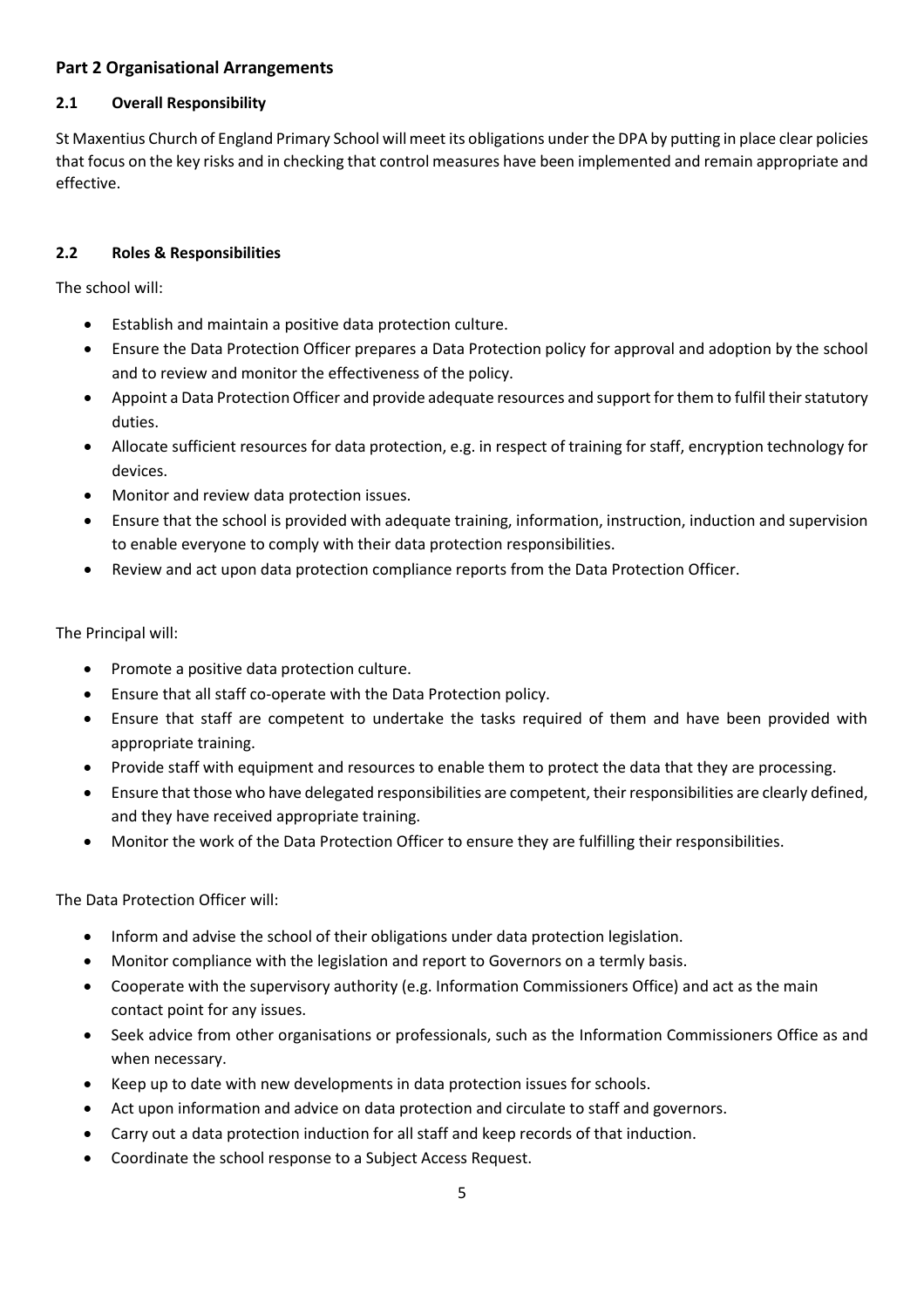Coordinate the school response to a data breach

Staff within the school will:

- Familiarise themselves and comply with the Data Protection Policy.
- Comply with the data protection arrangements.
- Follow the data breach reporting process.
- Attend data protection training as organised by the school.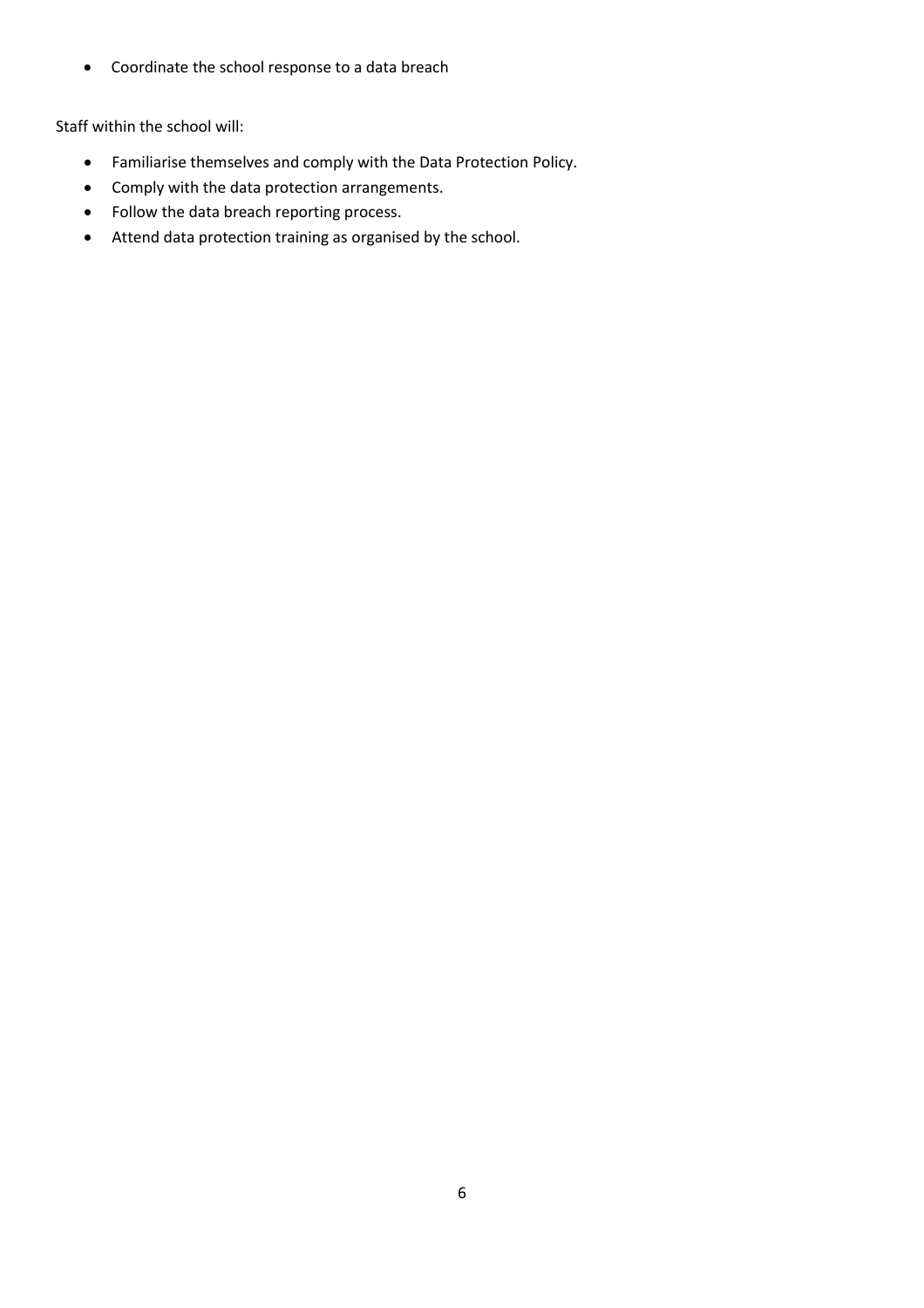## **Part 3 Detailed Arrangements & Procedures**

#### **3.1 Data Management**

#### **Data Registration**

As Data Controller, the school must register as a Data Controller on the Data Protection Register held by the Information Commissioner. The school was last registered on 01/06/2019 and is due to renew on 31/05/2020.

#### **Data Protection Officer**

As a public body, St Maxentius Church of England Primary School, is required to appoint a Data Protection Officer (DPO).

At St Maxentius Church of England Primary School the DPO role is fulfilled by:

Mrs N. Patel, School Improvement Director [\(office@st-maxentius.bolton.sch.uk\)](mailto:office@st-maxentius.bolton.sch.uk)

The role of the DPO is to:

- Inform and advise the school and the employees about obligations to comply with all relevant data protection laws.
- Monitor compliance with the relevant data protection laws.
- Be the first point of contact for supervisory authorities.
- Coordinate training on data protection for all key stakeholders in the Trust.

#### **Data Protection Awareness**

In order to ensure organisational compliance, all staff and other key stakeholders (e.g. governors, volunteers) will be made aware of their responsibilities under the data protection legislation as part of their induction programme, (both as a new employee/governor to the organisation or if an individual changes role within the school).

Annual data protection refresher training will take place to reinforce the importance of staff adhering to the legislation.

A record of the professional development undertaken by the individual will be retained on their training record.

#### **Data Mapping**

St Maxentius Church of England Primary School has documented all of the data that it collects within a 'Data Map'. This data inventory, records:

- the data held
- what the data is used for
- how it is collected
- how consent is obtained (if consent is needed)
- how the data is stored
- what the retention period is
- who can access the data
- how the data is shared

For each data type, the probability of a data breach occurring is assessed (high, medium or low) and actions to be taken to mitigate the risk are recorded.

It is the responsibility of the DPO to ensure the 'Data Map' is kept up to date. The map should be a live document and updated regularly.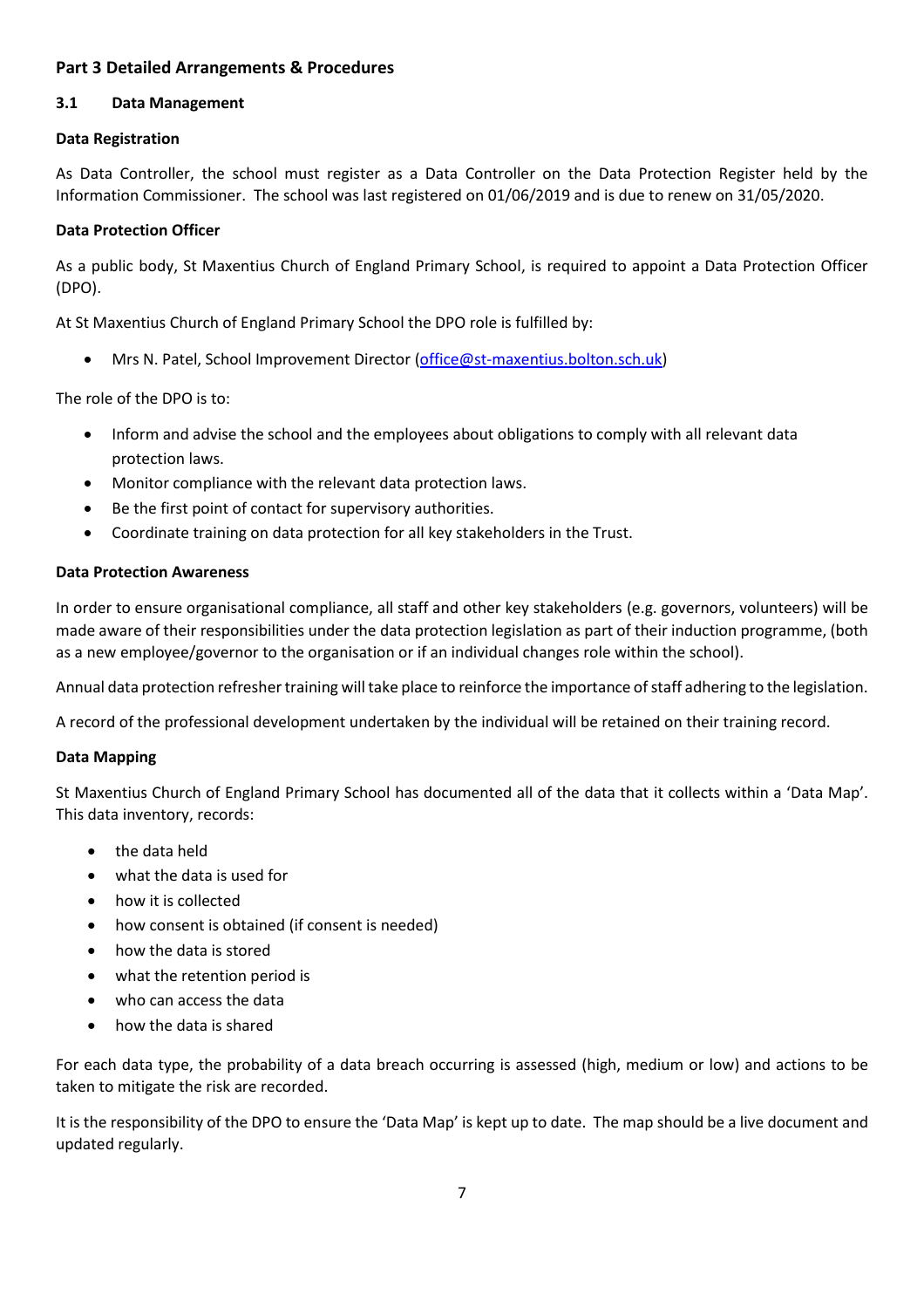#### **3.2 Third Party Suppliers Acting as Data Processors**

As Data Controller, St Maxentius Church of England Primary School is responsible for ensuring that correct protocols and agreements are in place to ensure that personal data is processed by all sub contractors and other third parties in line with the principles of the data protection legislation.

Individuals within school who have a responsibility for securing contracts and agreements with such third parties are responsible for ensuring that all external data processing is contracted out in line with the principles of the DPA. These type of agreements include:-

- IT contracts and processes.
- Physical data and hard copy documents.
- Pupil and staff records
- Data destruction and hardware renewal and recycling financial and personnel information.

Only third party suppliers who can confirm they have appropriate technical, physical and organisational security to securely process data will be considered as suitable partners.

The procurement process will ensure that all contracts are suitable and reflect DPA requirements. Review of current and due consideration of future contracts will require this even if data processing is ancillary to the main purpose of the contract.

The external processor will confirm with the data controller that suitable security and operational measures are in place.

Any potential supplier or purchaser outside the EU will be obliged to confirm how they comply with the DPA and give contractual assurances.

The DPO may require a specific risk assessment to be undertaken if the data is sensitive, and if an increased risk is likely due to the nature, or proposed nature, of the processing.

A written agreement will be in place between the supplier and the school to confirm compliance with the DPA principles and obligations to assist the school in the event of data breach or subject access request, or enquiries from the ICO.

The school must have the right to conduct audits or have information about audits that have taken place in respect of the relevant processes of the supplier's security arrangements whilst the contract is in place, or whilst the supplier continues to have personal data that relates to the contract on its systems.

Any subcontracting must only be done with the written consent of the school as data controller. This must be the case for any further subcontracting down the chain. All subcontractors must confirm agreement to be bound by DPA principles when handling the school's data, which shall also include co-operation and eventual secure destruction or return of data.

The school has a 'Third Party Request for Information' form which must be used for third party suppliers acting as a Data Processor for the school.

## **3.3 Consent**

St Maxentius Church of England Primary School will seek consent from staff, volunteers, young people, parents and carers to collect and process their data. We will be clear about our reasons for requesting the data and how we will use it. There are contractual, statutory and regulatory occasions when consent is not required. However, in most cases, data will only be processed if explicit consent has been obtained.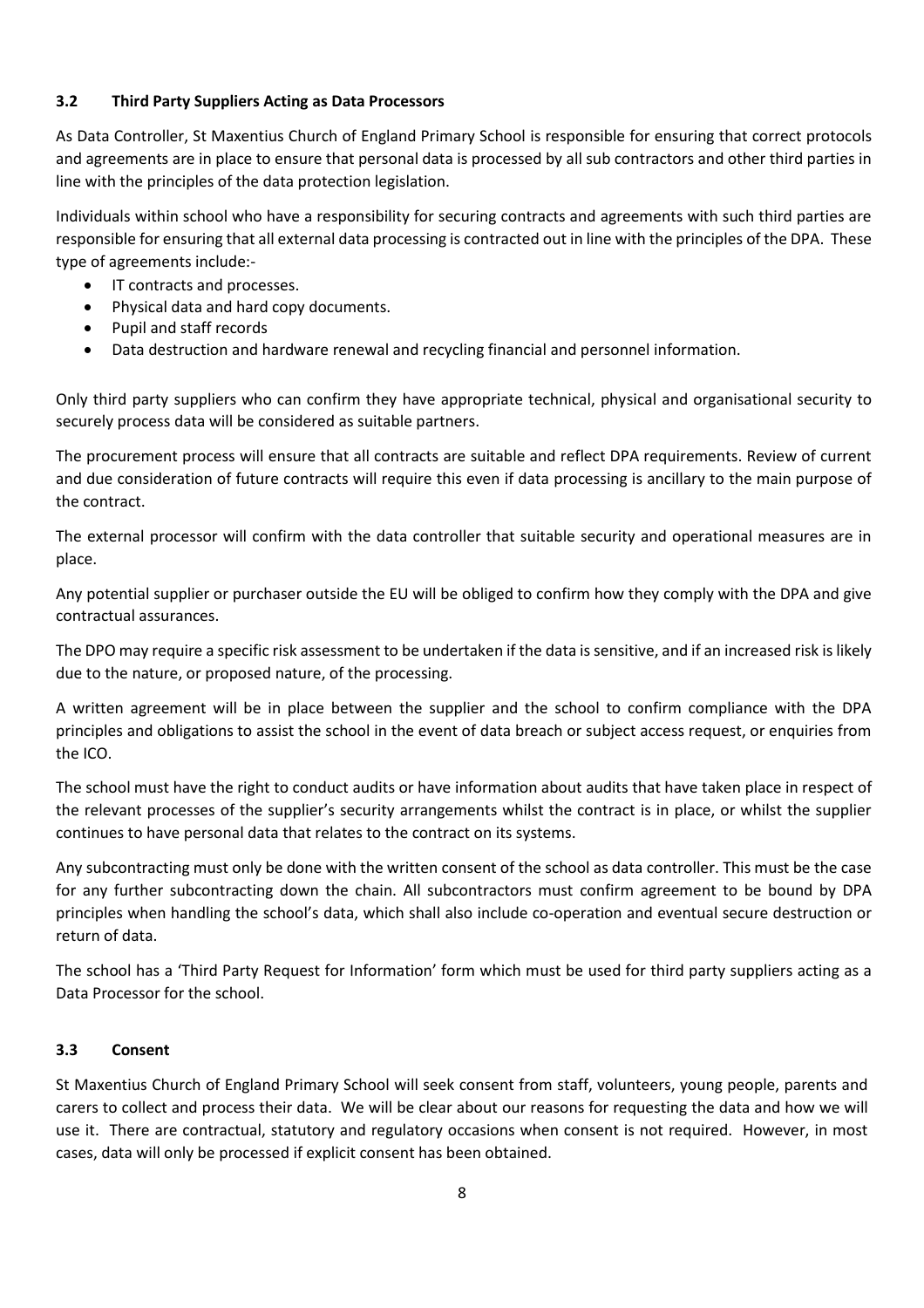Consent is defined by the DPA as "any freely given, specific, informed and unambiguous indication of the data subject's wishes by which he or she, by a statement or by clear affirmative action, signifies agreement to the processing of personal data relating to him or her".

We may seek consent from young people also, and this will be dependent on the child and the reason for processing.

#### **Privacy Notices**

In order to comply with the fair processing requirements of the DPA, the school will inform their staff and parents/carers of all pupils of the data they collect, process and hold on them, the purposes for which the data is held and the third parties (eg LA, DfE, etc) to whom their data may be passed, through the use of 'Privacy Notices'.

Privacy notices are available to staff and parents through the following means:

- School website
- Letter to parents
- Staff Handbook
- Staff Notice Boards
- New Induction Packs for parents

#### **The Use of Pupil Images**

Occasionally St Maxentius Church of England Primary School may take photographs of its pupils. These images could be used as part of internal displays, printed publications, the school website or on our social media accounts.

St Maxentius Church of England Primary School will seek consent from all parents to allow the photography of pupils and the subsequent reproduction of these images. Consent will be sought on an annual basis.

Parents are given the opportunity to opt in. It is not permissible to assume parents are opting in.

Generic consent for all uses of images is not acceptable; parents must give consent to each medium.

Parents must be given the opportunity to withdraw their consent at any time. This should be given in writing to the school, and should be reported to the DPO, Mrs N. Patel, School Improvement Director [\(office@st](mailto:office@st-maxentius.bolton.sch.uk)[maxentius.bolton.sch.uk\)](mailto:office@st-maxentius.bolton.sch.uk)

Consent should be recorded on a school system agreed and monitored by the DPO.

If images of individual pupils are published, then the name of that child should not be used in the accompanying text or caption unless specific consent has been obtained from the parent prior to publication.

The school 'Parental Consent' form should be issued to current parents to seek consent annually.

#### **Accurate Data**

The school will endeavour to ensure that the data it stores is accurate and up to date.

When a pupil or member of staff joins the school they will be asked to complete a form providing their personal contact information (e.g. name, address, phone number, NI number for staff), next of kin details, emergency contact and other essential information. At this point, the school will also seek consent to use the information provided for other internal purposes (such as promoting school events, photography).

The school will undertake an annual data collection exercise, where current staff and parents will be asked to check the data that is held about them is correct. This exercise will also provide individuals with the opportunity to review the consent they have given for the school to use the information held for internal purposes.

Parents/carers and staff are requested to inform the school when their personal information changes.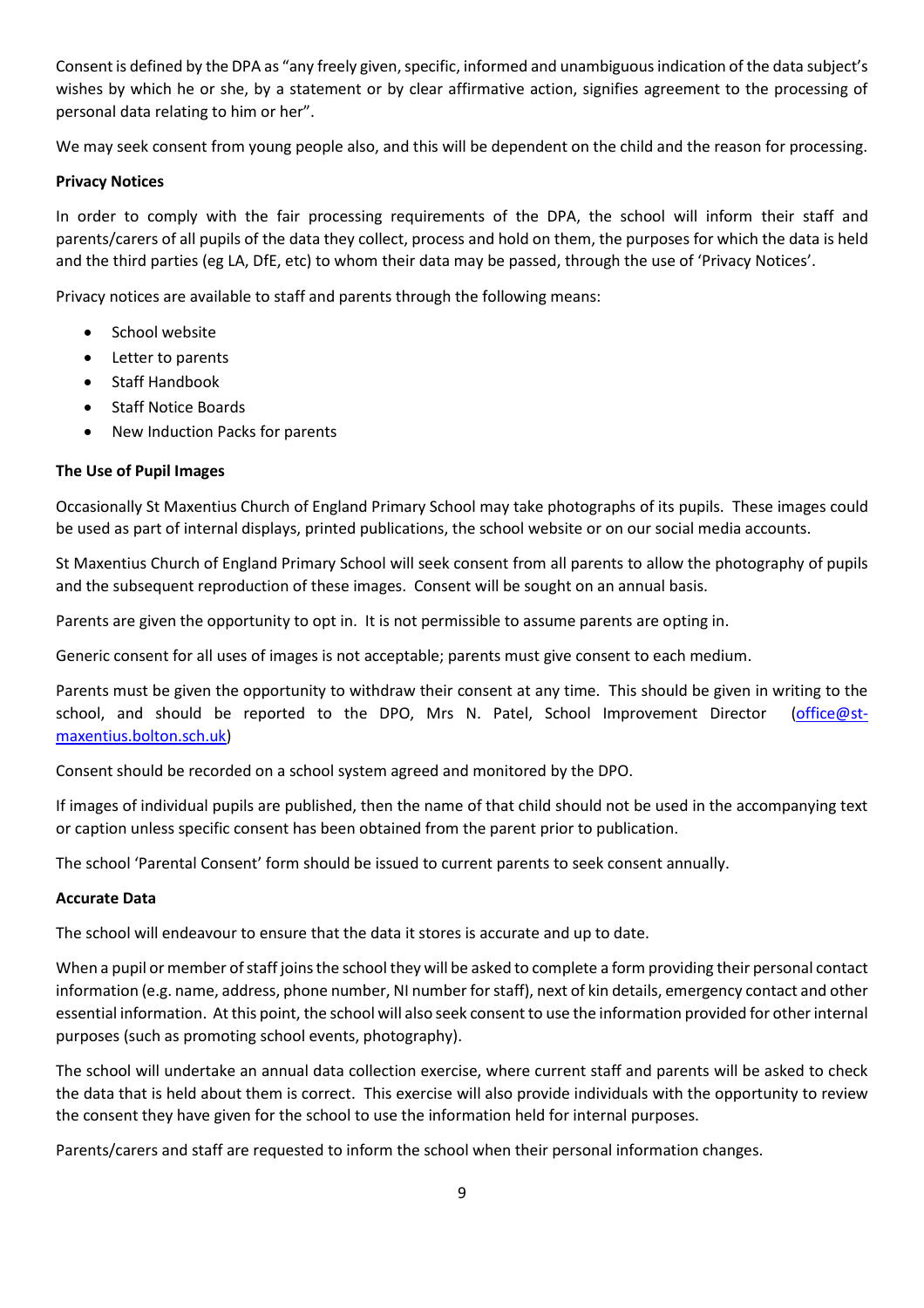#### **Withdrawal of Consent**

Consent can be withdrawn, subject to contractual, statutory or regulatory constraints. Where more than one person has the ability to provide or withdraw consent, the school will consider each situation on the merits and within the principles of the DPA, child welfare, protection and safeguarding principles.

Parents/carers and staff are requested to put their withdrawal of consent in writing and return this to the DPO, Mrs N. Patel, School Improvement Director [\(office@st-maxentius.bolton.sch.uk\)](mailto:office@bishop-bridgeman.bolton.sch.uk))

#### **3.4 Associated Data Protection Policies**

- CCTV
- Complaints
- Data Breaches
- Records Management
- Subject Access Requests
- Third Party Requests for Information
- Use of Personal Devices

#### **CCTV**

St Maxentius Church of England Primary School may choose to use closed circuit television (CCTV) images to reduce crime and monitor the school buildings in order to provide a safe and secure environment for pupils, staff and visitors, and to prevent loss or damage to the school property. If CCTV is put in place the school has a CCTV policy in place which documents:

- why CCTV is used
- where cameras are to be sited
- whether covert monitoring is undertaken
- how long images are retained for
- who has access to the images
- what the complaints procedure is

#### **Complaints**

Complaints will be dealt with in accordance with the School Complaints Procedure.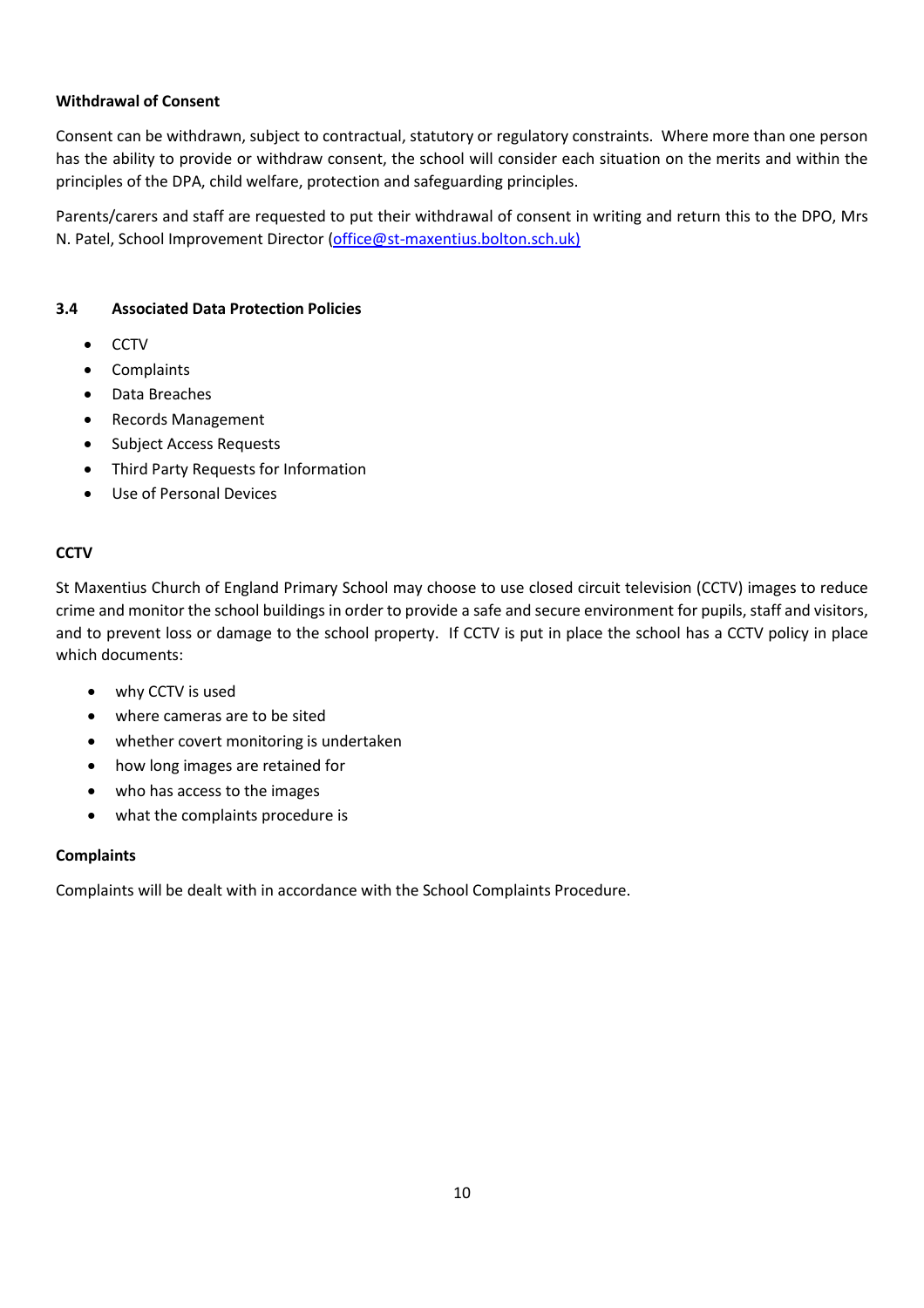#### **Data Breaches**

Although St Maxentius Church of England Primary School takes measures against unauthorised or unlawful processing and against accidental loss, destruction or damage to personal data as set out in this policy and the supporting policies referred to, a data security breach could still happen. Examples of data breaches include:

- Loss or theft of data or equipment on which data is stored (e.g. losing an unencrypted USB stick, losing an unencrypted mobile phone).
- Inappropriate access controls allowing unauthorised use.
- Equipment failure.
- Human error (e.g. sending an email to the wrong recipient, information posted to the wrong address, dropping/leaving documents containing personal data in a public space).
- Unforeseen circumstances such as fire or flood.
- Hacking attack.
- 'Blagging' offences where information is obtained by deceiving the school.

The school has a Data Breach policy which sets out the process that should be followed in the event of a data breach occurring. All data breaches to be reported to the DPO, Mrs N. Patel, School Improvement Director [\(office@st](mailto:office@bishop-bridgeman.bolton.sch.uk))[maxentius.bolton.sch.uk\)](mailto:office@bishop-bridgeman.bolton.sch.uk))

#### **Privacy Impact Assessments**

When considering the purchase of a new service or product that involves processing personal data, a Data Privacy Impact Assessment must be completed by the DPO. If risks are identified as part of the assessment then appropriate steps to mitigate this risk must be implemented. If these risks are deemed to be 'high risk' then the DPO should consult with the ICO prior to implementation.

The 'Data Privacy Impact Assessment' form must be used for each new service/product.

#### **Records Management**

St Maxentius Church of England Primary School recognises that by efficiently managing its records, it will be able to comply with its legal and regulatory obligations which will also contribute to the effective overall management of the school.

St Maxentius Church of England Primary School has a Record Management & Retention policy in place which sets out how it will:

- safely and securely store data (both digital and hard copy data)
- retain data
- dispose of data

## **Subject Access Requests**

Any individual, person with parental responsibility or young person with sufficient capacity has the right to ask what data the school holds about them, and can make a Subject Access Request (SAR).

The school has a Subject Access Request policy, which sets out the process that should be followed in the event of receiving a SAR.

## **Third Party Requests for Information**

Occasionally St Maxentius Church of England Primary School may receive a request for information on a pupil or member of staff by a third party, such as the police or social services. This would be separate to statutory requests that come through from the DfE or LA, for example, which are covered within the privacy notices.